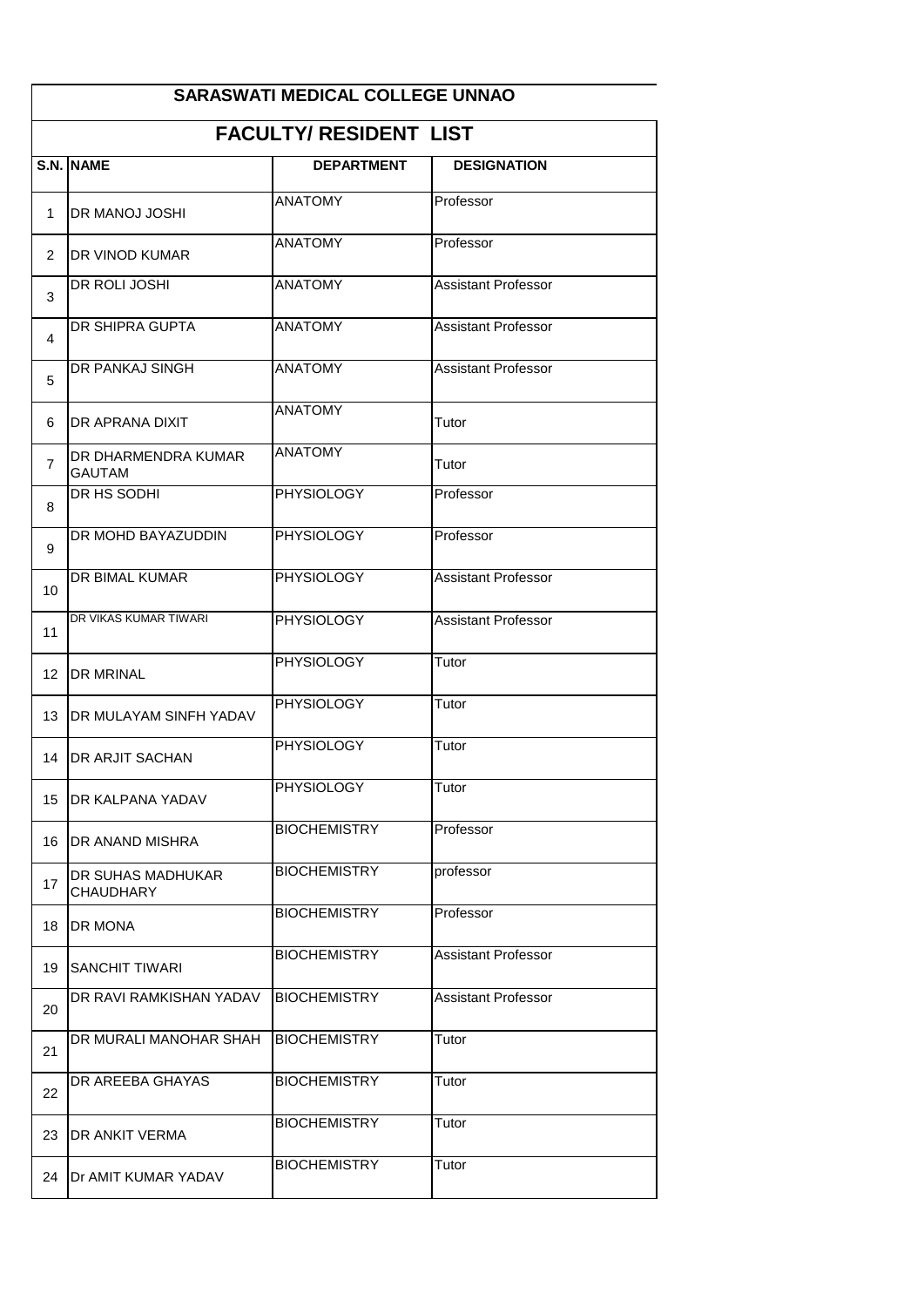| 25 | IDR KAMAL KISHOR              | <b>BIOCHEMISTRY</b> | Tutor                      |
|----|-------------------------------|---------------------|----------------------------|
| 26 | DR ANIL KUMAR                 | PHARMACOLOGY        | Professor                  |
| 27 | DR HARENDRA KUMAR             | <b>PHARMACOLOGY</b> | Associate Professor        |
| 28 | DR MD AMIR ALAM               | <b>PHARMACOLOGY</b> | <b>Assistant Professor</b> |
| 29 | <b>MR RAJESH KUMAR MANCHI</b> | <b>PHARMACOLOGY</b> | <b>Assistant Professor</b> |
| 30 | <b>MR NABIN KUMAR YADAV</b>   | <b>PHARMACOLOGY</b> | Tutor                      |
| 31 | <b>DR SHILVA</b>              | PHARMACOLOGY        | Tutor                      |
| 32 | IDR SYED ASIR RIZVI           | <b>PHARMACOLOGY</b> | Tutor                      |
| 33 | DR SATISH H. NAGRALE          | <b>PATHOLOGY</b>    | Professor                  |
| 34 | DR SANJAY KUMAR NIGAM         | <b>PATHOLOGY</b>    | Professor                  |
| 35 | IDR PANKAJ TRIPATHI           | <b>PATHOLOGY</b>    | Professor                  |
| 36 | DR SHALINI SRIVASTAVA         | <b>PATHOLOGY</b>    | Associate Professor        |
| 37 | DR BALENDRA SINGH SODHI       | <b>PATHOLOGY</b>    | <b>Assistant Professor</b> |
| 38 | DR NAVNEET KUMAR              | <b>PATHOLOGY</b>    | <b>Assistant Professor</b> |
| 39 | IDR PRIYAM SHARMA             | <b>PATHOLOGY</b>    | <b>Assistant Professor</b> |
| 40 | <b>DR RAJ KUMAR YADAV</b>     | <b>PATHOLOGY</b>    | Tutor                      |
| 41 | DR MARIAM ABID ZAID i         | <b>PATHOLOGY</b>    | Tutor                      |
| 42 | IDR MONALISA YADAV            | <b>PATHOLOGY</b>    | Tutor                      |
| 43 | IDR ANURAG                    | <b>PATHOLOGY</b>    | Tutor                      |
| 44 | IDR ANKIT KESHERWANI          | <b>PATHOLOGY</b>    | Tutor                      |
| 45 | IDR FARAHAN AHMAD             | <b>PATHOLOGY</b>    | Tutor                      |
| 46 | DR FARHAT TAHIRA              | <b>MICROBIOLOGY</b> | Professor                  |
| 47 | IDR ROSHNI AGARWAL            | <b>MICROBIOLOGY</b> | Associate Professor        |
| 48 | DR HIMANSHU KHATRI            | <b>MICROBIOLOGY</b> | <b>Assistant Professor</b> |
| 49 | DR RAKESH PRASAD SAH          | <b>MICROBIOLOGY</b> | Assistant Professor        |
| 50 | DR AMIT KUMAR                 | <b>MICROBIOLOGY</b> | Tutor                      |
| 51 | DR PRITI                      | <b>MICROBIOLOGY</b> | Tutor                      |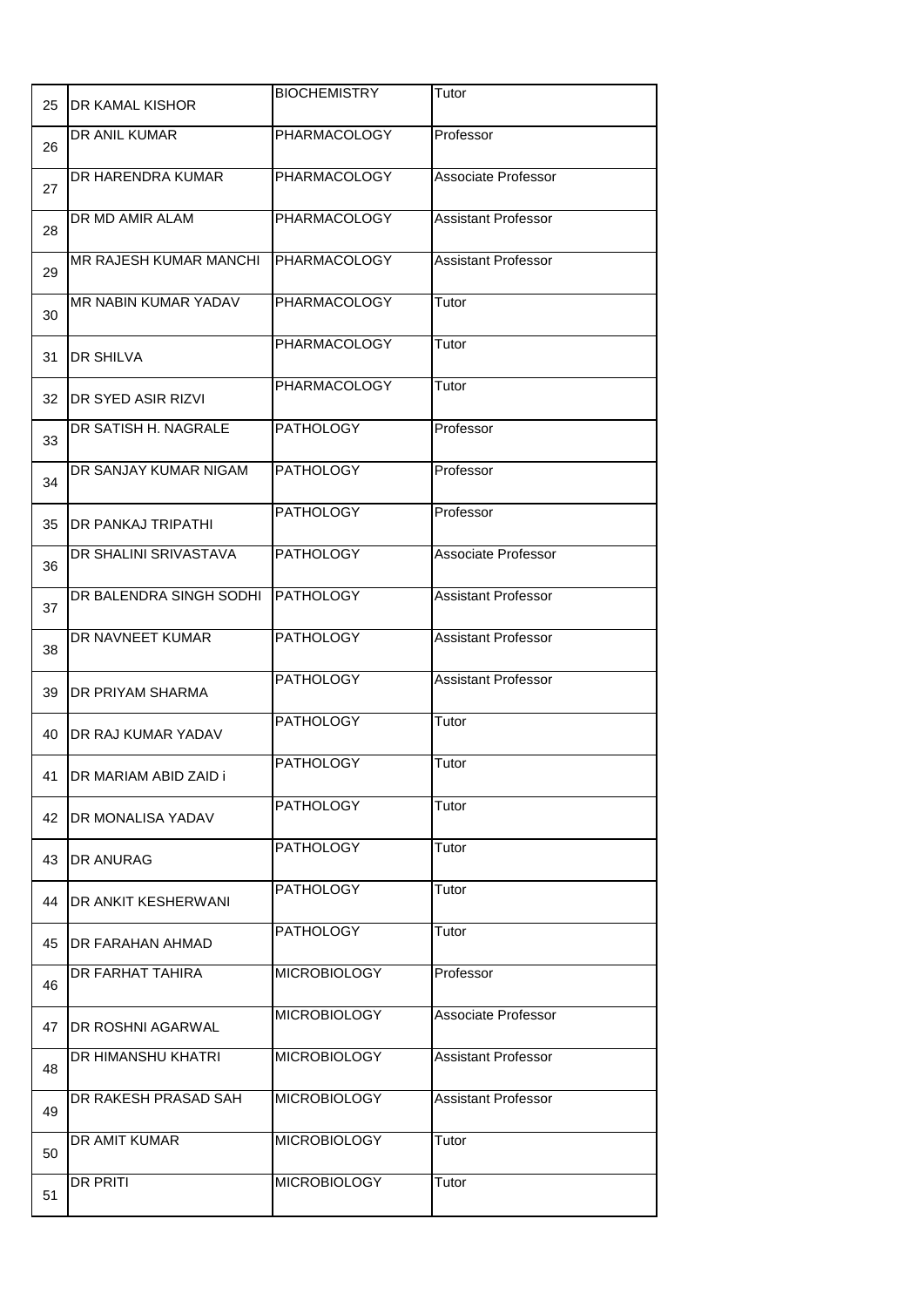| 52 | IDR SARITA SIHNA                       | <b>MICROBIOLOGY</b>                           | Tutor                      |
|----|----------------------------------------|-----------------------------------------------|----------------------------|
| 53 | <b>IDR K K RAI</b>                     | <b>MICROBIOLOGY</b>                           | Tutor                      |
| 54 | <b>IMR MANISH TIWARI</b>               | <b>MICROBIOLOGY</b>                           | Tutor                      |
| 55 | DR R.K. GUPTA                          | <b>FORENSIC MEDICINE</b>                      | Professor                  |
| 56 | IDR AWDHESH KUMAR                      | <b>FORENSIC MEDICINE</b>                      | Associate Professor        |
| 57 | DR MOJAHID ANWER                       | <b>FORENSIC MEDICINE</b>                      | <b>Assistant Professor</b> |
| 58 | IDR FIROZ AHMAD                        | <b>FORENSIC MEDICINE</b>                      | Tutor                      |
| 59 | IDR ANUJ VERMA                         | <b>FORENSIC MEDICINE</b>                      | Tutor                      |
| 60 | <b>IDR DAMODAR</b>                     | <b>FORENSIC MEDICINE</b>                      | Tutor                      |
| 61 | DR BHAKT PRAKASH<br><b>MATHUR</b>      | <b>COMMUNITY MEDICINE Principal/Professor</b> |                            |
| 62 | IDR KAMAL AGARWAL                      | <b>COMMUNITY MEDICINE Associate Professor</b> |                            |
| 63 | <b>IDR PARMJEET KAUR</b>               | <b>COMMUNITY MEDICINE Associate Professor</b> |                            |
| 64 | IDR PIYUSH GUPTA                       | <b>COMMUNITY MEDICINE Assistant Professor</b> |                            |
| 65 | IDR RAKESH KUMAR                       | <b>COMMUNITY MEDICINE Assistant Professor</b> |                            |
| 66 | <b>DR GAFFER</b>                       | <b>COMMUNITY MEDICINE Assistant Professor</b> |                            |
| 67 | DR ABDUL MAKKI MUKTET<br><b>ANSARI</b> | <b>COMMUNITY MEDICINE Assistant Professor</b> |                            |
| 68 | <b>MR RAJAT KUMAR</b>                  | COMMUNITY MEDICINE STATISTICIAN-CUM-          | <b>TUTOR</b>               |
| 69 | DR NEELAM                              | <b>COMMUNITY MEDICINE Tutor</b>               |                            |
| 70 | IDR ANKITA SINGH                       | <b>COMMUNITY MEDICINE Tutor</b>               |                            |
| 71 | IDR SUSHMITA GUPTA                     | <b>COMMUNITY MEDICINE</b> Tutor               |                            |
| 72 | DR KUSUM LATA                          | <b>COMMUNITY MEDICINE</b> Tutor               |                            |
| 73 | DR ANAND VERMA                         | <b>GENERAL MEDICINE</b>                       | Professor                  |
| 74 | IDR TUSHAR VYAS                        | <b>GENERAL MEDICINE</b>                       | Associate Professor        |
| 75 | IDR SANJAY APTE                        | <b>GENERAL MEDICINE</b>                       | Professor                  |
| 76 | <b>IDR P.N SINGH</b>                   | <b>GENERAL MEDICINE</b>                       | Professor                  |
| 77 | IDR GARGI HOTA                         | <b>GENERAL MEDICINE</b>                       | Associate Professor        |
| 78 | DR AVINASH KRISHNA                     | <b>GENERAL MEDICINE</b>                       | <b>Assistant Professor</b> |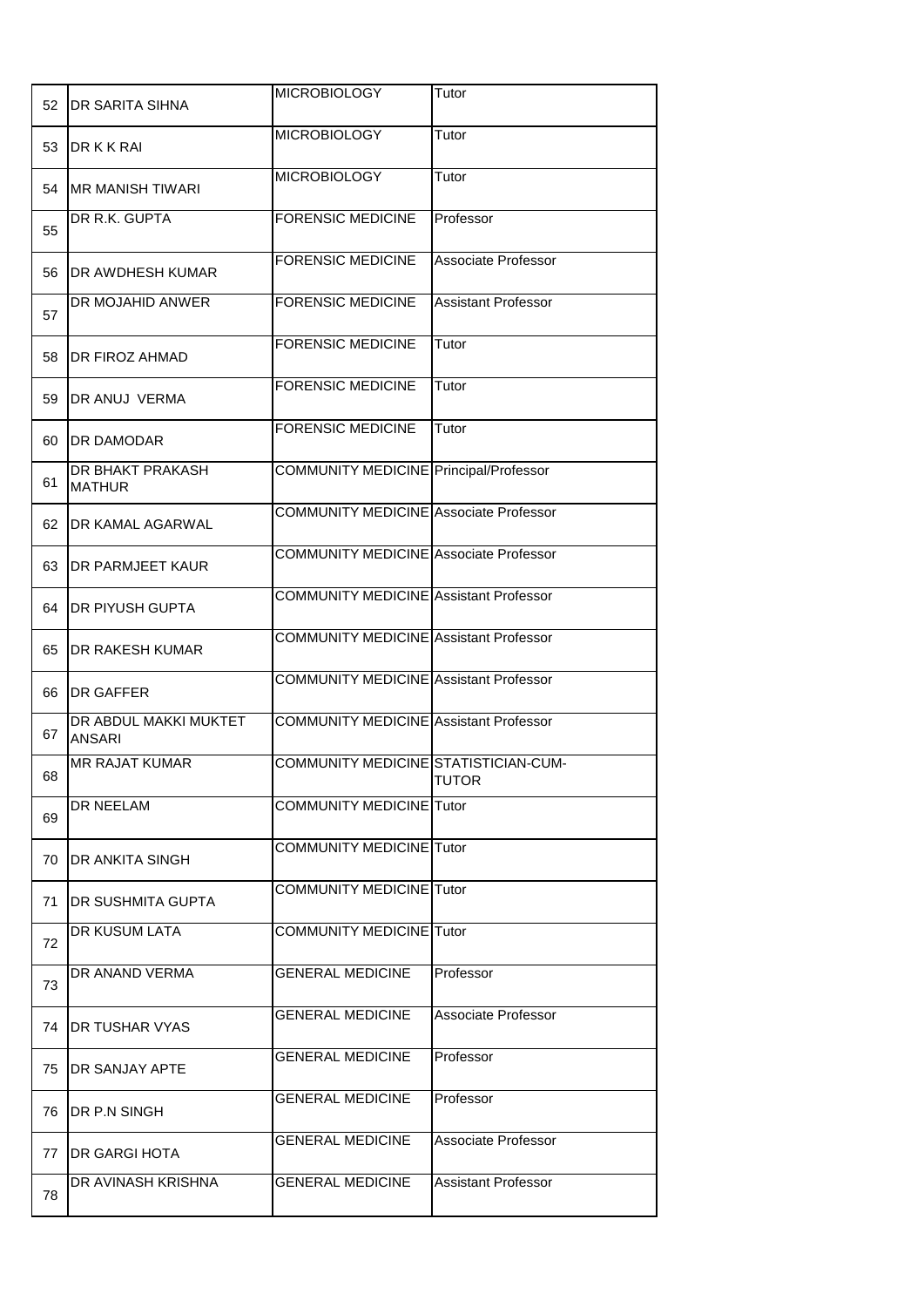| 79  | DR PADAM SINGH              | <b>GENERAL MEDICINE</b> | Assistant Professor        |
|-----|-----------------------------|-------------------------|----------------------------|
|     |                             |                         |                            |
| 80  | DR BHUPESH KUMAR YADAV      | <b>GENERAL MEDICINE</b> | Assistant Professor        |
|     |                             | <b>GENERAL MEDICINE</b> | Assistant Professor        |
| 81  | DR SARVESH VERMA            |                         |                            |
|     | DR RAVINDRA MOHAN           | <b>GENERAL MEDICINE</b> | <b>Assistant Professor</b> |
| 82  | <b>KATIYAR</b>              |                         |                            |
|     |                             | <b>GENERAL MEDICINE</b> | Senior Resident            |
| 83  | IDR AJAY KUSHWAHA           |                         |                            |
| 84  | IDR ANWESHAN MANDAL         | <b>GENERAL MEDICINE</b> | Senior Resident            |
|     |                             |                         |                            |
| 85  | IDR SHOBIT TOMAR            | <b>GENERAL MEDICINE</b> | Senior Resident            |
|     |                             | <b>GENERAL MEDICINE</b> | Senior Resident            |
| 86  | IDR SANJAY KUMAR YADAV      |                         |                            |
|     |                             | <b>GENERAL MEDICINE</b> | Senior Resident            |
| 87  | <b>DR SUDESH PRAJAPATI</b>  |                         |                            |
|     |                             | <b>GENERAL MEDICINE</b> |                            |
| 88  | IDR MOHIT KESHARWANI        |                         | Junior Resident            |
|     |                             | <b>GENERAL MEDICINE</b> |                            |
| 89  | IDR AMAN YADAV              |                         | Junior Resident            |
| 90  | <b>IDR ANJU SINGH</b>       | <b>GENERAL MEDICINE</b> | Junior Resident            |
|     |                             |                         |                            |
| 91  | IDR SAIF ANSARI             | <b>GENERAL MEDICINE</b> | Junior Resident            |
|     |                             | <b>GENERAL MEDICINE</b> |                            |
| 92  | IDR VISHAL SRIVASTAVA       |                         | Junior Resident            |
|     |                             | <b>GENERAL MEDICINE</b> |                            |
| 93  | <b>IDR RIZWAN</b>           |                         | Junior Resident            |
|     |                             | <b>GENERAL MEDICINE</b> |                            |
| 94  | <b>IDR VINAY KUMAR</b>      |                         | Junior Resident            |
|     | 95   DR ANSHUL MAHESHWARI   | <b>GENERAL MEDICINE</b> | Junior Resident            |
|     |                             |                         |                            |
| 96  | IDR ABHIJIT YADAV           | <b>GENERAL MEDICINE</b> | Junior Resident            |
|     |                             |                         |                            |
| 97  | IDR YADVENDRA YADAV         | <b>GENERAL MEDICINE</b> | Junior Resident            |
|     |                             | <b>GENERAL MEDICINE</b> |                            |
| 98  | IDR SATYA PRAKASH           |                         | Junior Resident            |
|     |                             | <b>GENERAL MEDICINE</b> |                            |
| 99  | IDR AMIT BHARTI             |                         | Junior Resident            |
|     |                             | <b>GENERAL MEDICINE</b> |                            |
|     | 100 IDR SANJU KANAUJIA      |                         | Junior Resident            |
|     | 101   DR SANJAY RAW         | <b>GENERAL MEDICINE</b> | Junior Resident            |
|     |                             |                         |                            |
|     | 102 JDR RAKESH KUMAR GULATI | <b>PAEDIATRICS</b>      | Professor                  |
|     | DR MANJU MISHRA TRIPATHI    | <b>PAEDIATRICS</b>      | Associate Professor        |
| 103 |                             |                         |                            |
|     |                             | <b>PAEDIATRICS</b>      | Associate Professor        |
|     | 104 IDR SUNIL KUMAR         |                         |                            |
|     |                             | <b>PAEDIATRICS</b>      | <b>Assistant Professor</b> |
|     | 105   DR VINBHA YADAV       |                         |                            |
|     |                             |                         |                            |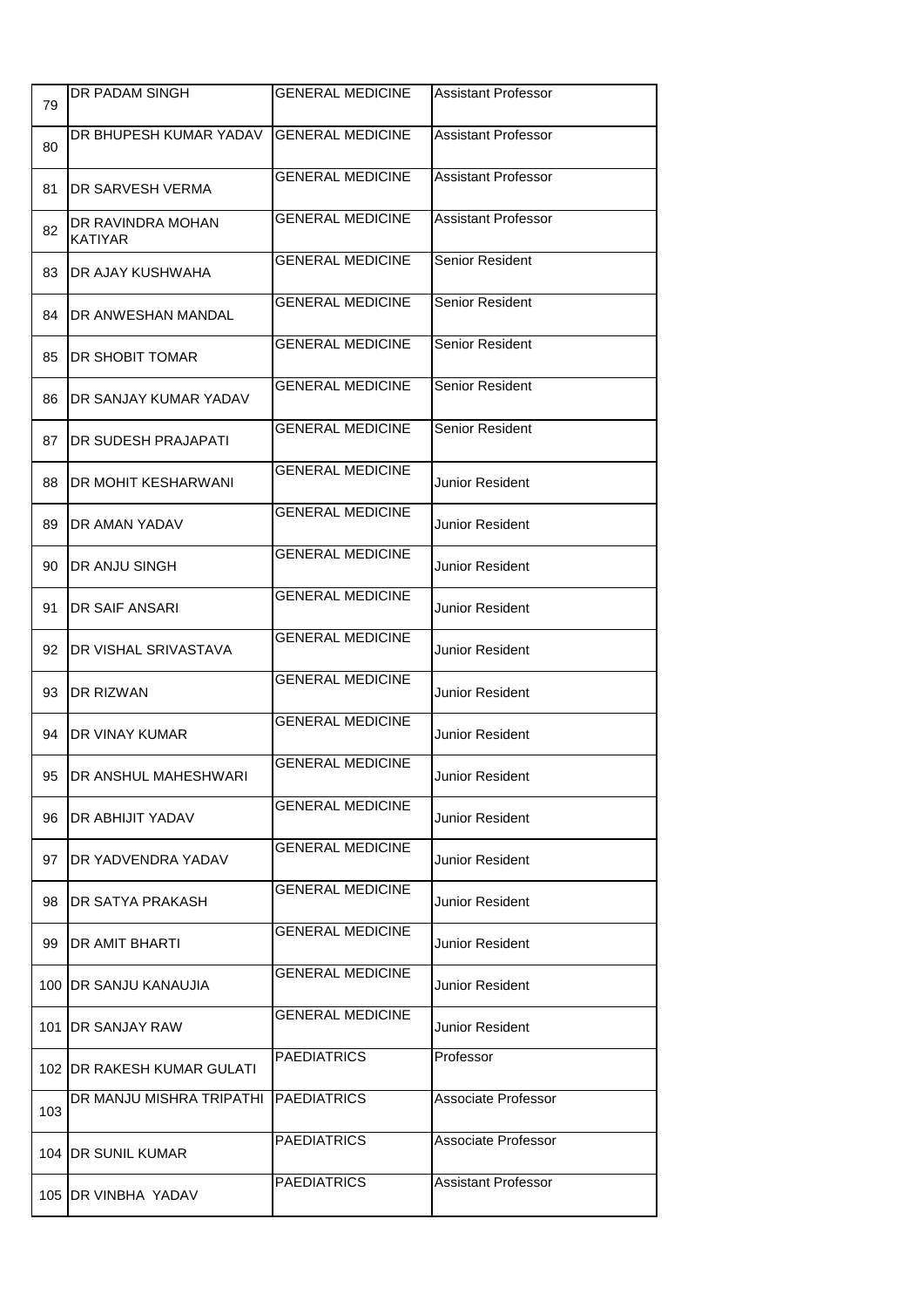|     | 106 DR NIRAJ                 | <b>PAEDIATRICS</b>     | <b>Assistant Professor</b> |
|-----|------------------------------|------------------------|----------------------------|
|     | 107 DR SUNMIT SACHAN         | <b>PAEDIATRICS</b>     | <b>Assistant Professor</b> |
|     | 108 IDR PRABHAKAR DESHMUKH   | <b>PAEDIATRICS</b>     | <b>Assistant Professor</b> |
|     | 109 IDR PRAVEEN SINGH        | <b>PAEDIATRICS</b>     | Senior Resident            |
|     | 110 IDR PRASHANT SHUKLA      | <b>PAEDIATRICS</b>     | Senior Resident            |
|     | 111 JDR RAJESH KUMAR NARE    | <b>PAEDIATRICS</b>     | Senior Resident            |
| 112 | DR MOHD ARIF                 | <b>PAEDIATRICS</b>     | Junior Resident            |
| 113 | DR ARVIND KUMAR YADAV        | <b>PAEDIATRICS</b>     | Junior Resident            |
| 114 | <b>DR ZAHID ANSARI</b>       | <b>PAEDIATRICS</b>     | Junior Resident            |
| 115 | DR ADITYA KUMAR SINGH        | <b>PAEDIATRICS</b>     | Junior Resident            |
| 116 | DR DILEEP KUMAR              | <b>PAEDIATRICS</b>     | Junior Resident            |
| 117 | DR FAKHRUDDIN ANSARI         | <b>PAEDIATRICS</b>     | Junior Resident            |
|     | 118 IDR SANJAY               | TB & CHEST             | Associate Professor        |
|     | 119 IDR SHUBHAM DWIVEDI      | <b>TB &amp; CHEST</b>  | <b>Assistant Professor</b> |
|     | 120 IDR VIKAS GUPTA          | <b>TB &amp; CHEST</b>  | Senior Resident            |
|     | 121 DR AMIT KUMAR SRIVASTAVA | TB & CHEST             | Junior Resident            |
|     | 122 JDR OM PRAKASH           | <b>DERMATOLOGY</b>     | <b>PROFESSOR</b>           |
| 123 | DR SONAM SINGH SACHAN        | <b>DERMATOLOGY</b>     | Assistant Professor        |
|     | 124 IDR ANESSH K P           | <b>DERMATOLOGY</b>     | Senior Resident            |
|     | 125 IDR AKANSHA SINGH        | <b>DERMATOLOGY</b>     | Junior Resident            |
|     | 126 DR K C JINDAL            | <b>PSYCHIATRY</b>      | Professor                  |
| 127 | DR ANUBHUTI SINGH            | <b>PSYCHIATRY</b>      | <b>Assistant Professor</b> |
|     | 128 IDR ISHA SHARMA          | <b>PSYCHIATRY</b>      | Senior Resident            |
|     | 129 IDR JITENDRA KUMAR       | <b>PSYCHIATRY</b>      | <b>JUNIOR RESIDENT</b>     |
|     | 130 IDR SANDEEP KUMAR        | <b>GENERAL SURGERY</b> | Professor                  |
| 131 | DR MUKUL GUPTA               | <b>GENERAL SURGERY</b> | Professor                  |
|     | 132 JDR ABHAYA BHATNAGAR     | <b>GENERAL SURGERY</b> | Associate Professor        |
|     |                              |                        |                            |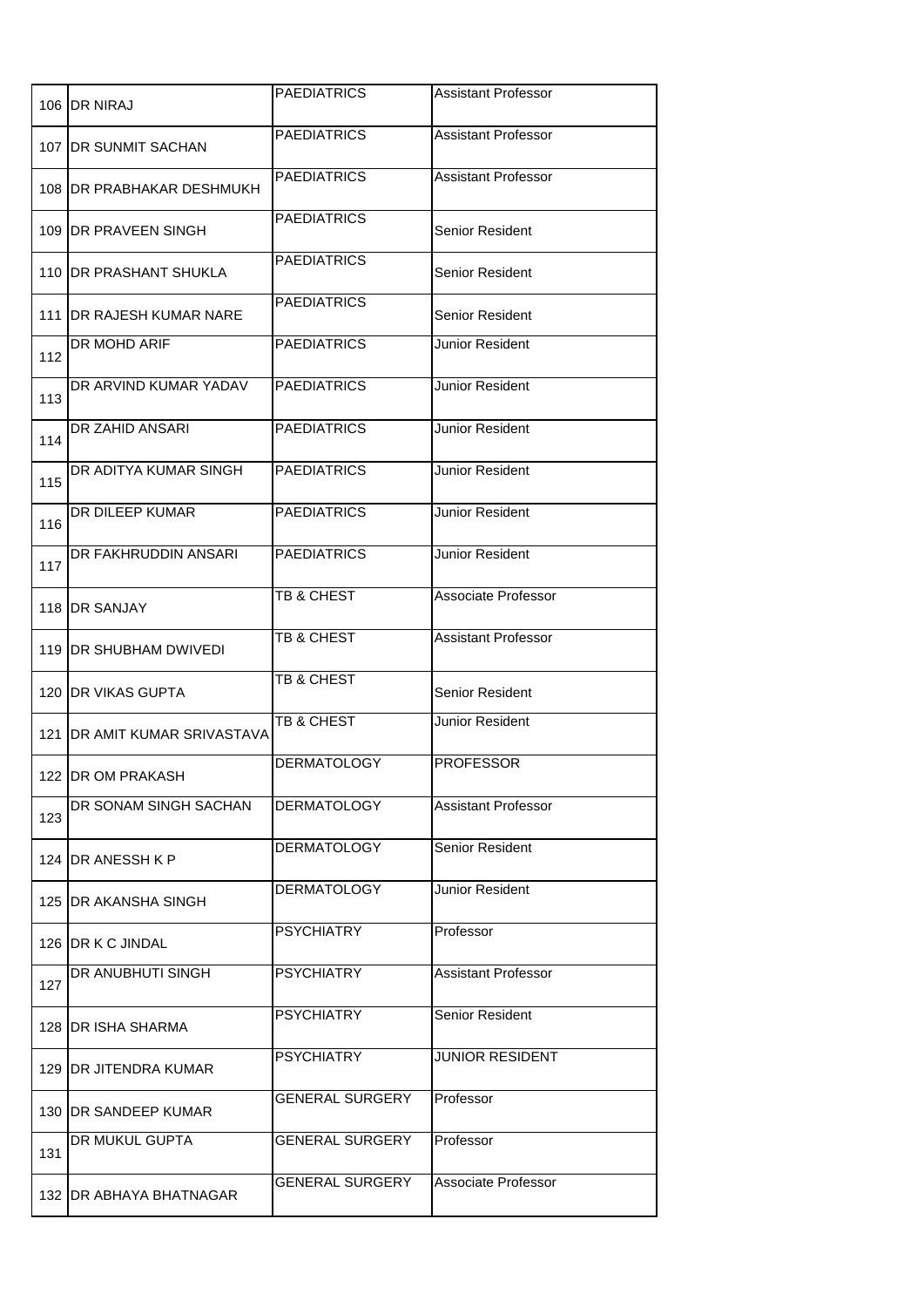|     | 133 DR SANJAY CHATTER JI                 | <b>GENERAL SURGERY</b> | Associate Professor        |
|-----|------------------------------------------|------------------------|----------------------------|
|     | 134 DR C.CHANDRA SEKHAR                  | <b>GENERAL SURGERY</b> | Associate Professor        |
|     | 135 IDR RAJESH SINHA                     | <b>GENERAL SURGERY</b> | <b>Assistant Professor</b> |
| 136 | DR MANJULA SHARMA                        | <b>GENERAL SURGERY</b> | Assistant Professor        |
|     | 137 IDR SANDEEP KUMAR PATEL              | <b>GENERAL SURGERY</b> | <b>Assistant Professor</b> |
| 138 | DR SYED ASIF SAEED                       | <b>GENERAL SURGERY</b> | <b>Assistant Professor</b> |
| 139 | DR SATENDRA PRATAP<br><b>SINGH YADAV</b> | <b>GENERAL SURGERY</b> | <b>Assistant Professor</b> |
|     | 140 IDR NISHANT RANJAN                   | <b>GENERAL SURGERY</b> | Senior Resident            |
|     | 141 IDR SHASHANK TRIPATHI                | <b>GENERAL SURGERY</b> | Senior Resident            |
|     | 142 IDR SHIVAM MADESHIYA                 | <b>GENERAL SURGERY</b> | Senior Resident            |
|     | 143 JDR VIVEK MAURAYA                    | <b>GENERAL SURGERY</b> | Senior Resident            |
|     | 144 IDR TAPAN AGARWAL                    | <b>GENERAL SURGERY</b> | Senior Resident            |
| 145 | DR PRATIBHA YADAV                        | <b>GENERAL SURGERY</b> | <b>Junior Resident</b>     |
| 146 | DR SANTOSH NAYAK                         | <b>GENERAL SURGERY</b> | Junior Resident            |
| 147 | DR JAY VARDHAN KUMAR                     | <b>GENERAL SURGERY</b> | <b>Junior Resident</b>     |
| 148 | DR AHMAS FARAZ SHAMSHI                   | <b>GENERAL SURGERY</b> | <b>Junior Resident</b>     |
| 149 | DR AHMAD SUHAIB HASHMI                   | <b>GENERAL SURGERY</b> | Junior Resident            |
| 150 | DR DEEPAK CHAUDHARY                      | <b>GENERAL SURGERY</b> | Junior Resident            |
| 151 | DR SHIVAM VAISH                          | <b>GENERAL SURGERY</b> | <b>Junior Resident</b>     |
| 152 | DR VINOD PRAKASH                         | <b>GENERAL SURGERY</b> | Junior Resident            |
| 153 | DR MANOJ VERMA                           | <b>GENERAL SURGERY</b> | Junior Resident            |
|     | 154 IDR MAYA RAM                         | <b>GENERAL SURGERY</b> | Junior Resident            |
|     | 155 IDR MITHILESH KUMAR                  | <b>GENERAL SURGERY</b> | Junior Resident            |
|     | 156 JDR NARESH BABOO                     | <b>GENERAL SURGERY</b> | Junior Resident            |
|     | 157 IDR HARISH KUMAR DANG                | <b>ORTHOPAEDICS</b>    | Professor                  |
|     | 158 IDR GAURAV SINGLA                    | <b>ORTHOPAEDICS</b>    | Associate Professor        |
|     | 159 JDR LAXMI KANT                       | <b>ORTHOPAEDICS</b>    | Associate Professor        |
|     |                                          |                        |                            |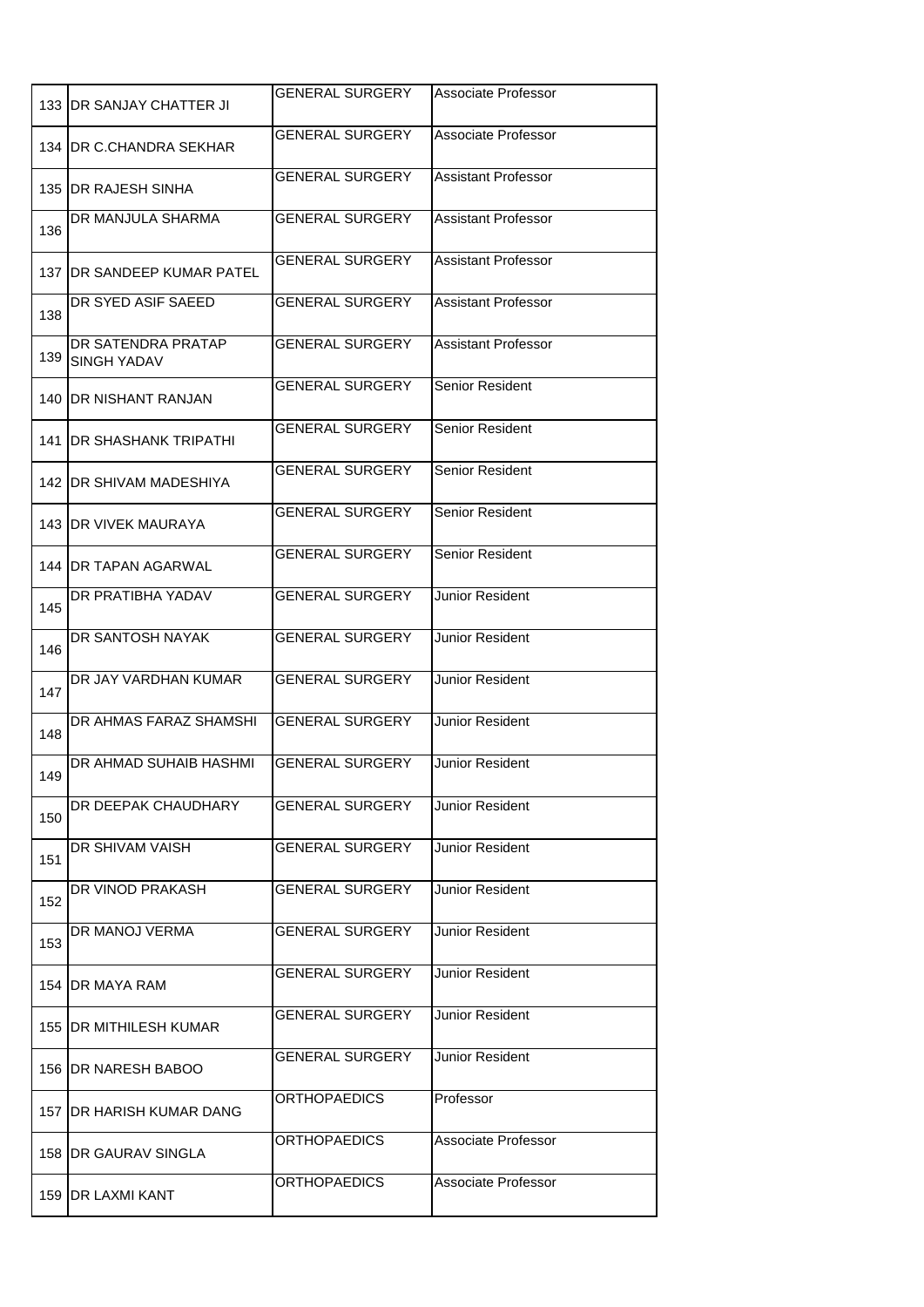| 160 | DR VIVEK KUMAR                       | <b>ORTHOPAEDICS</b>  | <b>Assistant Professor</b> |
|-----|--------------------------------------|----------------------|----------------------------|
|     | 161   DR MOHIT SHARMA                | <b>ORTHOPAEDICS</b>  | <b>Assistant Professor</b> |
| 162 | DR MAHESH CHAND BAIRWA               | <b>ORTHOPAEDICS</b>  | <b>Assistant Professor</b> |
|     | 163 IDR SHIVAM MALVIYA               | <b>ORTHOPAEDICS</b>  | Senior Resident            |
|     | 164 IDR FAIZ AHMAD                   | <b>ORTHOPAEDICS</b>  | Senior Resident            |
|     | 165   DR QUMAR UDDIN KHAN            | <b>ORTHOPAEDICS</b>  | Senior Resident            |
| 166 | DR RAGHVENDRA PRATAP<br><b>SINGH</b> | <b>ORTHOPAEDICS</b>  | Junior Resident            |
|     | 167 IDR ATMA NAND                    | <b>ORTHOPAEDICS</b>  | Junior Resident            |
|     | 168 IDR MONA SINGH                   | <b>ORTHOPAEDICS</b>  | Junior Resident            |
|     | 169 DR SHASHI KUMAR                  | <b>ORTHOPAEDICS</b>  | Junior Resident            |
|     | 170 DR DURG VIJAY                    | <b>ORTHOPAEDICS</b>  | Junior Resident            |
|     | 171   DR SHEIKH NIZAMUDDIN           | <b>ENT</b>           | Professor                  |
| 172 | DR SHARATH BABU. K                   | <b>ENT</b>           | <b>Associate Professor</b> |
| 173 | DR YATENDRA PRATAP                   | <b>ENT</b>           | <b>Assistant Professor</b> |
| 174 | DR ANSHUMAN SINGH                    | <b>ENT</b>           | Senior Resident            |
|     | 175 IDR GAURAV KUMAR SINGH           | <b>ENT</b>           | Senior Resident            |
|     | 176   DR PRIYANKA VERMA              | <b>ENT</b>           | <b>Junior Resident</b>     |
|     | 177 IDR SMITA AGARWAL                | <b>OPHTHALMOLOGY</b> | Professor                  |
|     | 178 IDR VIJAY BAIJAL                 | <b>OPHTHALMOLOGY</b> | Professor                  |
| 179 | DR PAWAN KUMAR YADAV                 | <b>OPHTHALMOLOGY</b> | <b>Assistant Professor</b> |
|     | 180 IDR ARTI KUSHWAHA                | <b>OPHTHALMOLOGY</b> | <b>Senior Resident</b>     |
|     | 181 IDR NASIM RIZVI                  | <b>OPHTHALMOLOGY</b> | Senior Resident            |
| 182 | DR MOHD AZAM BOSS                    | <b>OPHTHALMOLOGY</b> | Junior Resident            |
|     | 183 DR MANJU KUMARI                  | OBST. & GYNAE.       | Professor                  |
|     | 184 DR A S DHILLON                   | OBST. & GYNAE.       | Professor                  |
| 185 | DR ANITA JAIN                        | OBST. & GYNAE.       | Associate Professor        |
| 186 | DR NIDHI JOHRI                       | OBST. & GYNAE.       | <b>Assistant Professor</b> |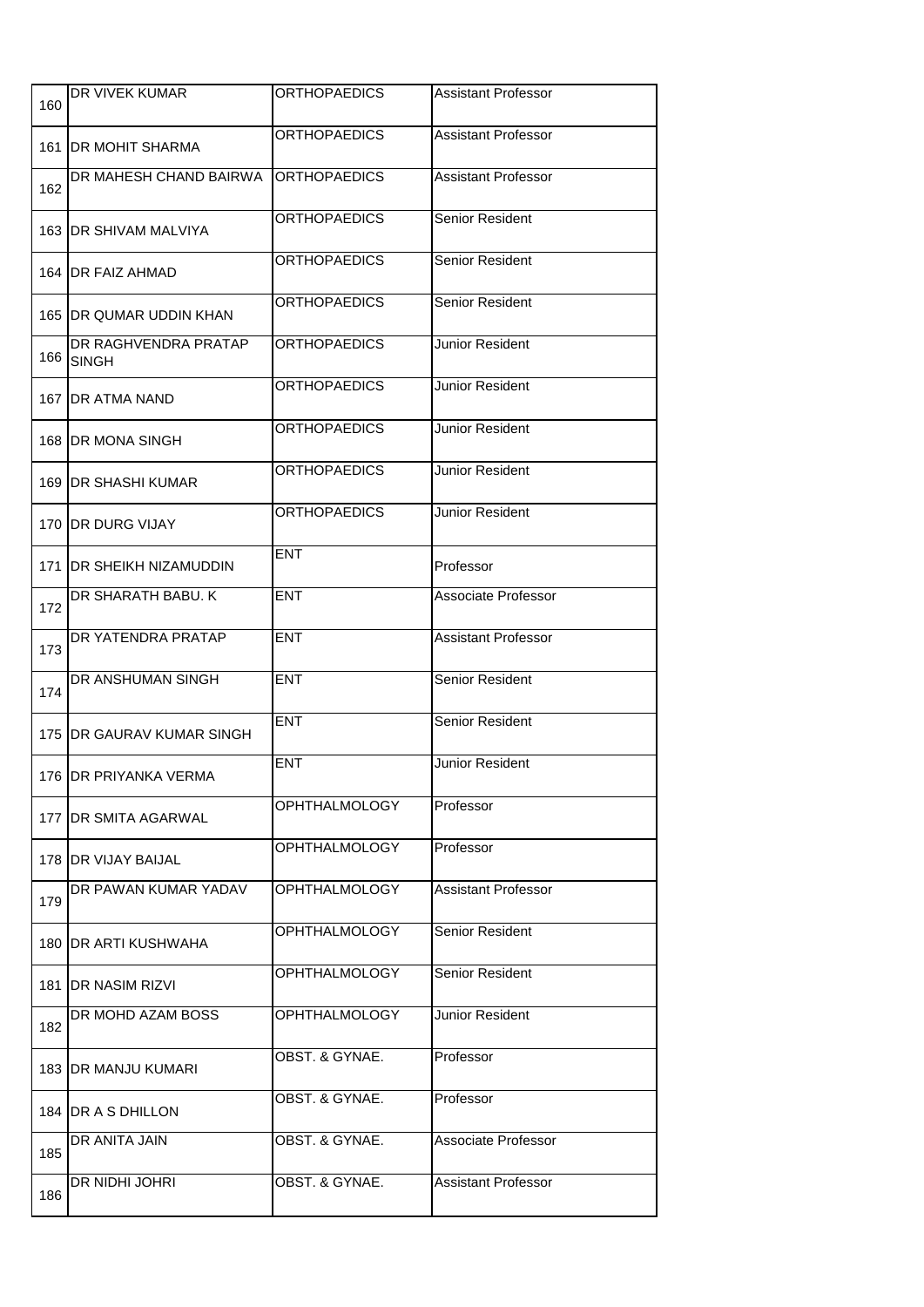| 187 | DR DIBYA SINGH           | OBST. & GYNAE.         | <b>Assistant Professor</b> |
|-----|--------------------------|------------------------|----------------------------|
|     | 188 DR JYOTSANA GUPTA    | OBST. & GYNAE.         | <b>Assistant Professor</b> |
|     | 189 JDR RUPALI KHURANA   | OBST. & GYNAE.         | Senior Resident            |
|     | 190 DR SHILPI CHAUHAN    | OBST. & GYNAE.         | Senior Resident            |
|     | 191 IDR RADHIKA          | OBST. & GYNAE.         | Senior Resident            |
|     | 192 DR SNEHA VIMAL       | OBST. & GYNAE.         | <b>JUNIOR RESIDENT</b>     |
|     | 193   DR NIKITA SAXENA   | OBST. & GYNAE.         | Junior Resident            |
| 194 | DR PRIYANKA TRIPATHI     | OBST. & GYNAE.         | Junior Resident            |
| 195 | DR RUQUAIYA KHATOON      | OBST. & GYNAE.         | Junior Resident            |
| 196 | DR ZAINAB KHATOON        | OBST. & GYNAE.         | Junior Resident            |
| 197 | DR AKANSHA YADAV         | OBST. & GYNAE.         | Junior Resident            |
| 198 | DR SONAM VIJAY YADAV     | OBST. & GYNAE.         | <b>Junior Resident</b>     |
| 199 | DR RANJANA SATYAETHI     | OBST. & GYNAE.         | Junior Resident            |
| 200 | DR ANAMIKA               | OBST. & GYNAE.         | Junior Resident            |
| 201 | DR MAJ. VISHAL ARORA     | <b>ANAESTHESIOLOGY</b> | Professor                  |
|     | 202 DR L D MISHRA        | <b>ANAESTHESIOLOGY</b> | CMS / Professor            |
|     | 203 DR SANJAY COAT       | <b>ANAESTHESIOLOGY</b> | Associate Professor        |
|     | 204 JDR MANDEEP GOMA     | <b>ANAESTHESIOLOGY</b> | Associate Professor        |
|     | 205 IDR VENUGOPAL        | <b>ANAESTHESIOLOGY</b> | Associate Professor        |
|     | 206 IDR SAIF AHMAD       | <b>ANAESTHESIOLOGY</b> | <b>Assistant Professor</b> |
|     | 207 IDR SANJAY AGARWAL   | <b>ANAESTHESIOLOGY</b> | Assistant Professor        |
|     | 208 IDR HARPREET SINGH   | <b>ANAESTHESIOLOGY</b> | <b>Assistant Professor</b> |
|     | 209 IDR DEEPANSHU MALLAN | ANAESTHESIOLOGY        | <b>Assistant Professor</b> |
|     | 210 IDR NEHA VARSHYNE    | <b>ANAESTHESIOLOGY</b> | <b>Assistant Professor</b> |
|     | 211 IDR PRANEET SINGH    | <b>ANAESTHESIOLOGY</b> | Senior Resident            |
|     | 212 JDR KIRTIKAR         | <b>ANAESTHESIOLOGY</b> | Senior Resident            |
| 213 | DR KAUSHAL               | <b>ANAESTHESIOLOGY</b> | Junior Resident            |